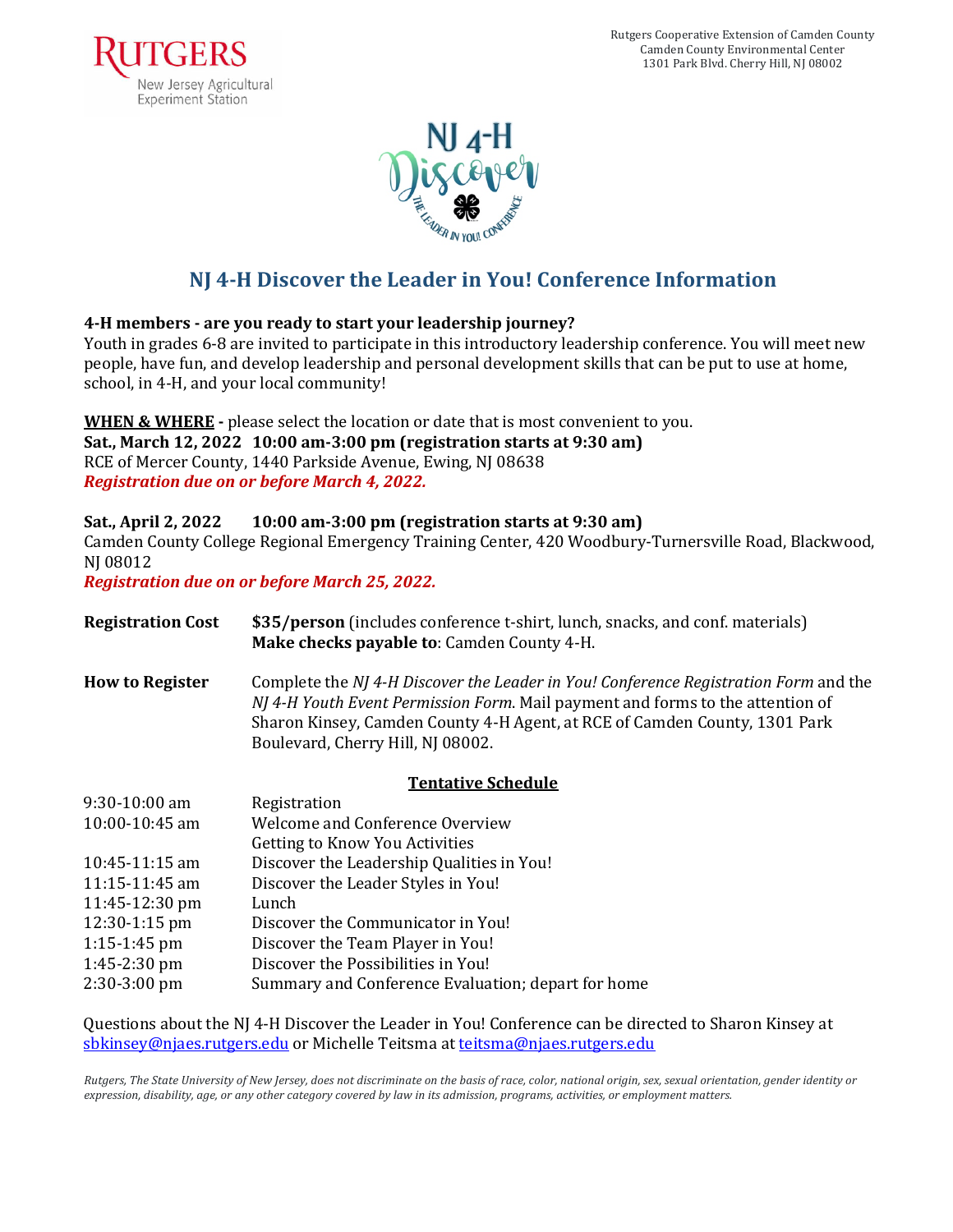

## **NJ 4-H Discover the Leader in You! Conference Registration Form**

To register, please complete this registration form and the NJ 4-H Youth Event Permission Form. *Mail payment and forms to the attention of Sharon Kinsey, Camden County 4-H Agent, at RCE of* Camden County, 1301 Park Boulevard, Cherry Hill, NJ 08002.

| _______ Male ________ Female _______ Prefer not to state                                                              | $(Adult sizes - XS-XL)$                                                                                                                                    |
|-----------------------------------------------------------------------------------------------------------------------|------------------------------------------------------------------------------------------------------------------------------------------------------------|
| <b>Preferred Conference Date &amp; Location</b><br>(please check the conference date and location you wish to attend) |                                                                                                                                                            |
| Registration due on or before March 4, 2022.                                                                          | Sat., March 12, 2022 10:00 am-3:00 pm (registration starts at 9:30 am)<br>RCE of Mercer County, 1440 Parkside Avenue, Ewing, NJ 08638                      |
|                                                                                                                       | Sat., April 2, 2022 10:00 am-3:00 pm (registration starts at 9:30 am)<br>Camden County College Regional Emergency Training Center, 420 Woodbury-Turnersvil |

 Road, Blackwood, NJ 08012  *Registration due on or before March 25, 2022.* Camden County College Regional Emergency Training Center, 420 Woodbury-Turnersville

#### **Registration/Refund Policy**

Once registered for the conference, you are responsible for the cost of the conference and are expected to attend. No refunds will be made unless participant is ill and can provide a doctor's note. It is the participant's responsibility to contact Camden County 4-H Agent Sharon Kinsey (908-406-0280) or Warren County 4-H Program Associate Michelle Teitsma (908-475-6502) no later than the Friday before the conference to communicate the situation and request a refund.

Questions about the NJ 4-H Discover the Leader in You! Conference can be directed to Sharon Kinsey at <u>[sbkinsey@njaes.rutgers.edu](mailto:sbkinsey@njaes.rutgers.edu)</u> or Michelle Teitsma at <u>[teitsma@njaes.rutgers.edu](mailto:teitsma@njaes.rutgers.edu)</u>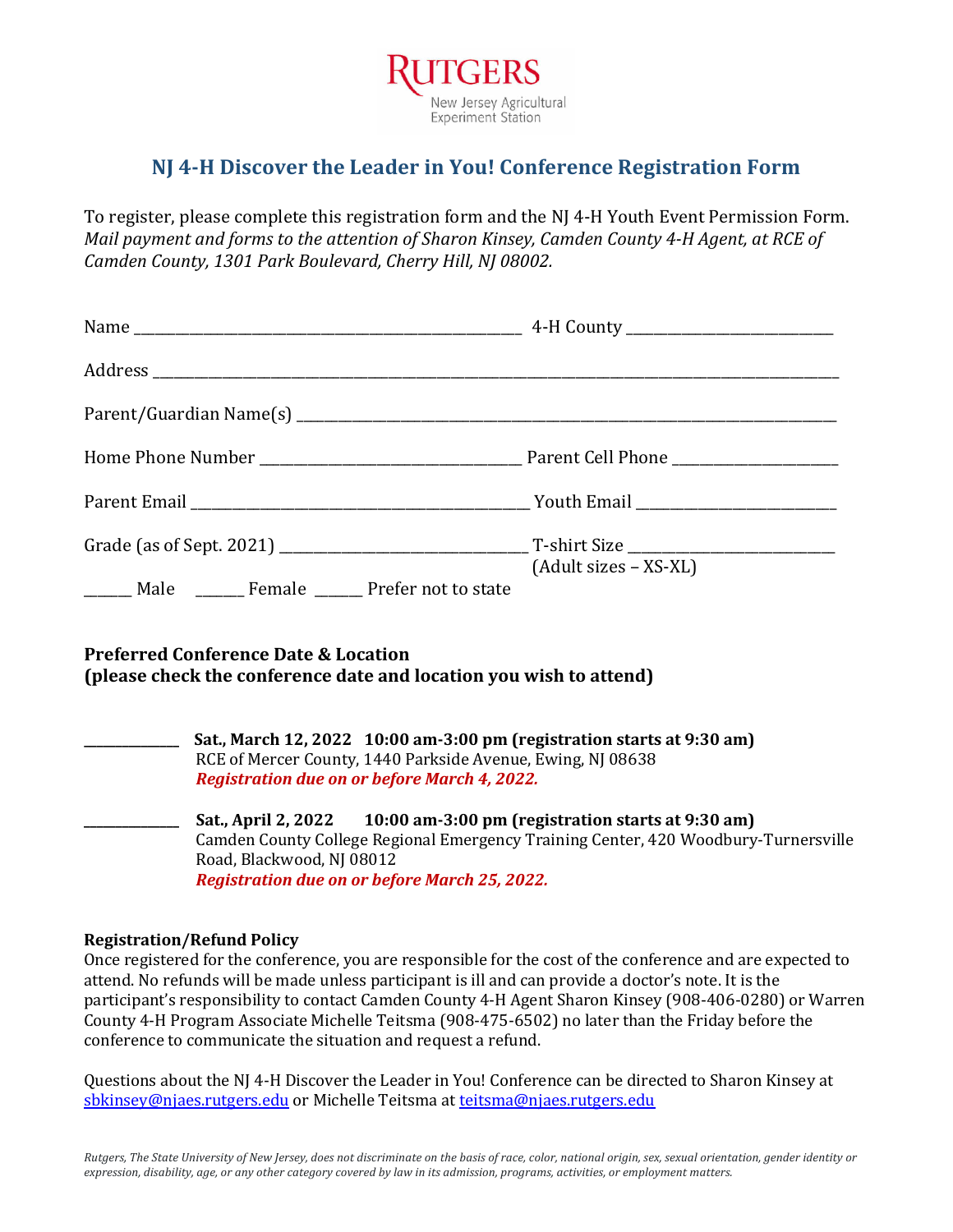

# **New Jersey 4-H Event Permission Form for Youth**



 Both sides of this form must be completed by all youth participating in overnight activities, field trips, events requiring group transportation, and any other events sponsored through the 4-H Youth Development Program where it is deemed necessary by the submitted prior to the event. The form has five parts: (1) information about the participant and activity, (2) parental permission and liability release, (3) medical emergency authorization and health information, and (4) code of conduct and (5) media policy. *Be sure to*  event coordinator(s) (paid 4-H staff and/or registered 4-H volunteer) responsible for the youth participants. The form should be *complete all five parts and sign where requested!* 

## **Information about the Youth Participant and Activity**

|                                                                                                                                                                        | $City:$ State: Zip: |  |
|------------------------------------------------------------------------------------------------------------------------------------------------------------------------|---------------------|--|
|                                                                                                                                                                        |                     |  |
|                                                                                                                                                                        |                     |  |
| Name of activity/event: NJ 4-H Discover the Leader in You! Conference<br>Name of 4-H group sponsoring or participating in this event: NJ 4-H Youth Development Program |                     |  |
| Location of event: RCE of Mercer County (3/12/22) or Camden County EMTC (4/2/22)                                                                                       |                     |  |
| Date and time of participation of individual named above: March 12 or April 2, 2022 from 9:30 am-3:00 pm                                                               |                     |  |

### **Parent Permission and Release of Liability**

 I hereby give my son/daughter named above permission to participate in the event listed. Although Rutgers Cooperative Extension and its event coordinator(s) will use the utmost precaution in guarding the health of the above participant and preventing accidents, I release them from any liability in case of illness or injury as a result of this activity. Furthermore, I release the owner and driver of the car transporting my child to and from the event, from any liability in case of illness or injury.

 ,\_\_\_\_> **Sign Here Signature of parent or guardian:** \_\_\_\_\_\_\_\_\_\_\_\_\_\_\_\_\_\_\_\_\_\_\_\_\_\_\_\_\_\_\_\_\_\_\_\_\_\_\_\_\_\_\_\_\_\_\_\_\_\_\_\_\_\_\_\_\_\_\_\_\_\_\_\_\_

## **Medical Emergency Authorization and Health Information**

 I authorize the event coordinator(s) to dispense the prescription drugs and/or over the counter medications listed below in accordance with the instructions provided on the label (prescription drugs) or below (over-the-counter medications). In case of sudden illness or an accident to the above named participant requiring immediate treatment or surgery while he/she is a participant in this activity, I authorize the 4-H chaperone(s) to take such action as seems appropriate to protect the health and physical well-being of the above participant. This authority extends to any physician(s) and/or surgeon(s) selected by the event coordinator(s) to perform medical and/or surgical procedures including examinations and tests necessary to preserve the health and physical well-being of the above named participant. All efforts will be made to contact the parent(s) or guardian(s) in case of emergency.

Name of parent/guardian The following information is provided as an aid to the event coordinator(s) in dealing with the well-being of the participant. The participant has the following health conditions: (include allergies, handicaps, diabetes, pregnancy, asthma, medications needed, etc.). Health conditions: -> Health Insurance: Company Group# \_\_\_\_\_\_\_\_\_\_\_\_\_\_\_\_\_\_\_\_\_\_\_\_\_\_\_\_\_\_\_\_\_\_\_ ID# \_\_\_\_\_\_\_\_\_\_\_\_\_\_\_\_\_\_\_\_\_\_\_\_\_\_\_\_\_\_\_\_\_\_\_\_\_  **Sign Here Signature of parent or guardian** \_\_\_\_\_\_\_\_\_\_\_\_\_\_\_\_\_\_\_\_\_\_\_\_\_\_\_\_\_\_\_\_\_\_\_\_\_\_\_\_\_\_\_\_\_\_\_\_\_\_\_\_\_\_\_\_\_\_\_\_\_\_\_\_ \_\_\_\_\_\_\_\_\_\_\_\_\_\_\_\_\_\_\_\_\_\_\_\_\_\_\_\_ \_\_\_\_\_\_\_\_\_\_\_\_\_\_\_\_\_\_\_\_ \_\_\_\_\_\_\_\_\_\_\_\_\_\_\_\_\_\_\_\_\_\_\_\_\_\_\_\_\_\_\_\_\_\_ \_\_\_\_\_\_\_\_\_\_\_\_\_\_\_\_\_\_ **Phone number Name of additional emergency contact Phone number**  $\mathcal{H}_{\text{H}}$  and the conditions:  $\mathcal{H}_{\text{H}}$  and  $\mathcal{H}_{\text{H}}$  and  $\mathcal{H}_{\text{H}}$  and  $\mathcal{H}_{\text{H}}$ Medications/Instructions: